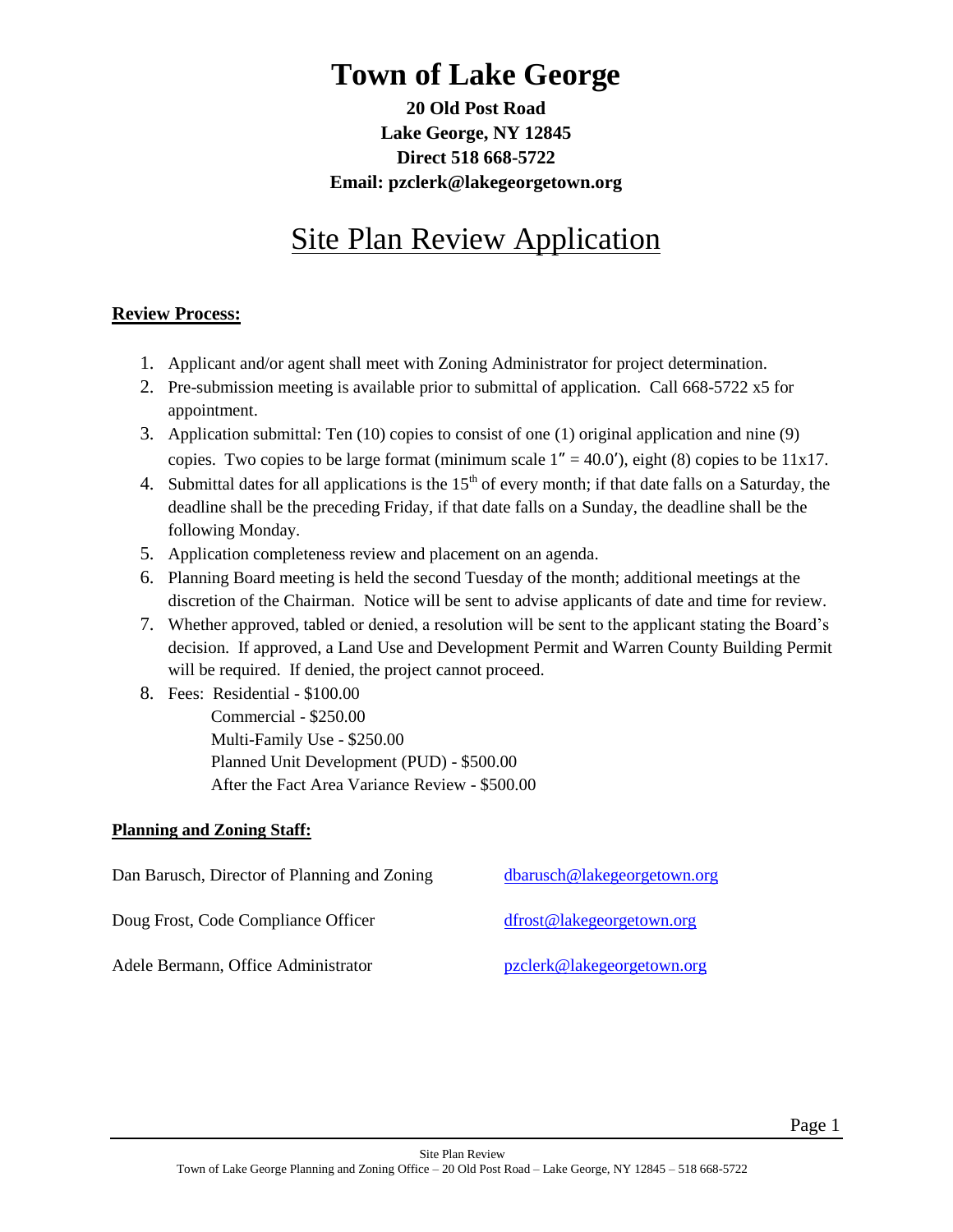#### **REQUESTED INFORMATION FOR SITE PLAN REVIEW APPLICATION**

I understand that this application for site plan review shall consist of, but not be limited to the following, unless specifically waived by the Planning Board:

- A. **Ten copies** of the application & site plan drawn to scale, **to consist of 2 Engineer Drawings (large) and 8 reduced drawings to be 8-1/2X11" or 11X17" folded to 8-1/2X 11"**, to include the following: (the sketch plan may be deemed to be the final plan at the Planning Board's discretion).
	- 1. Location map showing boundaries & dimensions of the parcel or tract of land involved, identification of contiguous properties, zoning districts, any easements or public right-ofways and all features within five hundred feet of the site.
	- 2. Existing features of the site including existing land and water area, existing buildings and any existing accessory structures, existing water supply systems and sewage systems located either on the parcel or on an immediate adjacent parcel and existing surface characteristics.
	- 3. Delineation of proposed building location and arrangement of buildings of installation on the site, including parking area and means of ingress & egress.
	- 4. Sketch of proposed building or structure including exterior dimensions and elevations of front, side and rear view.
	- 5. Map of existing and proposed topography at a contour interval not to exceed five feet if required at the pre-submission meeting or by the Planning Board.
- B. Accompanying data to include the following:
	- 1. Application & address for Land Use & Development Permit and fee.
	- 2. Name and address of any licensed professional consultants.
	- 3. Description of materials and methods of installation for any equipment or installation for which the permit is being sought.
	- 4. Results of any required on-site investigations including soil test boring and percolation tests if applicable.
	- 5. Site Plan map shall include north arrow, scale & date. Such additional information as the Planning Board may reasonably require to assess the proposed project.
	- 6. A stormwater design plan refer to the Zoning Ordinance (Article V Section 175-21) for requirements concerning minor or major projects.

## **Environmental Group Disclaimer**

AS AN APPLICANT SUBMITTING AN APPLICATION TO THE TOWN OF LAKE GEORGE PLANNING OR ZONING BOARD OF APPEALS, PLEASE BE AWARE THAT YOU MAY BE CONTACTED BY A REPRESENTATIVE OF VARIOUS ENVIRONMENTAL PROTECTION GROUPS REGARDING YOUR APPLICATION. THESE ARE PRIVATE, NOT-FOR-PROFIT ORGANIZATIONS AND ARE NEITHER FEDERAL, STATE NOR LOCAL GOVERNMENTAL AGENCIES, NOR IS IT AFFILIATED WITH THE APA, LAKE GEORGE PARK COMMISSION OR THE TOWN OF LAKE GEORGE. THEREFORE, WHILE YOU ARE CERTAINLY FREE TO PROVIDE ANY INFORMATION TO THEM IF YOU WISH, YOU ARE NOT LEGALLY REQUIRED TO DO SO. THEY ARE NOT AUTHORIZED AGENTS OF THE TOWN OF LAKE GEORGE AND NO INQUIRY FROM THEM SHOULD BE CONSTRUED AS BEING MADE BY OR ON BEHALF OF THE TOWN OR WITH THE TOWN'S ENDORSEMENT OR AUTHORITY. ADDITIONALLY, IT IS COMMON FOR SUCH ENVIRONMENTAL GROUPS TO BOTH ATTEND AND SPEAK AT PLANNING BOARD MEETINGS REGARDING THEIR COMMENTS ABOUT EACH PROJECT.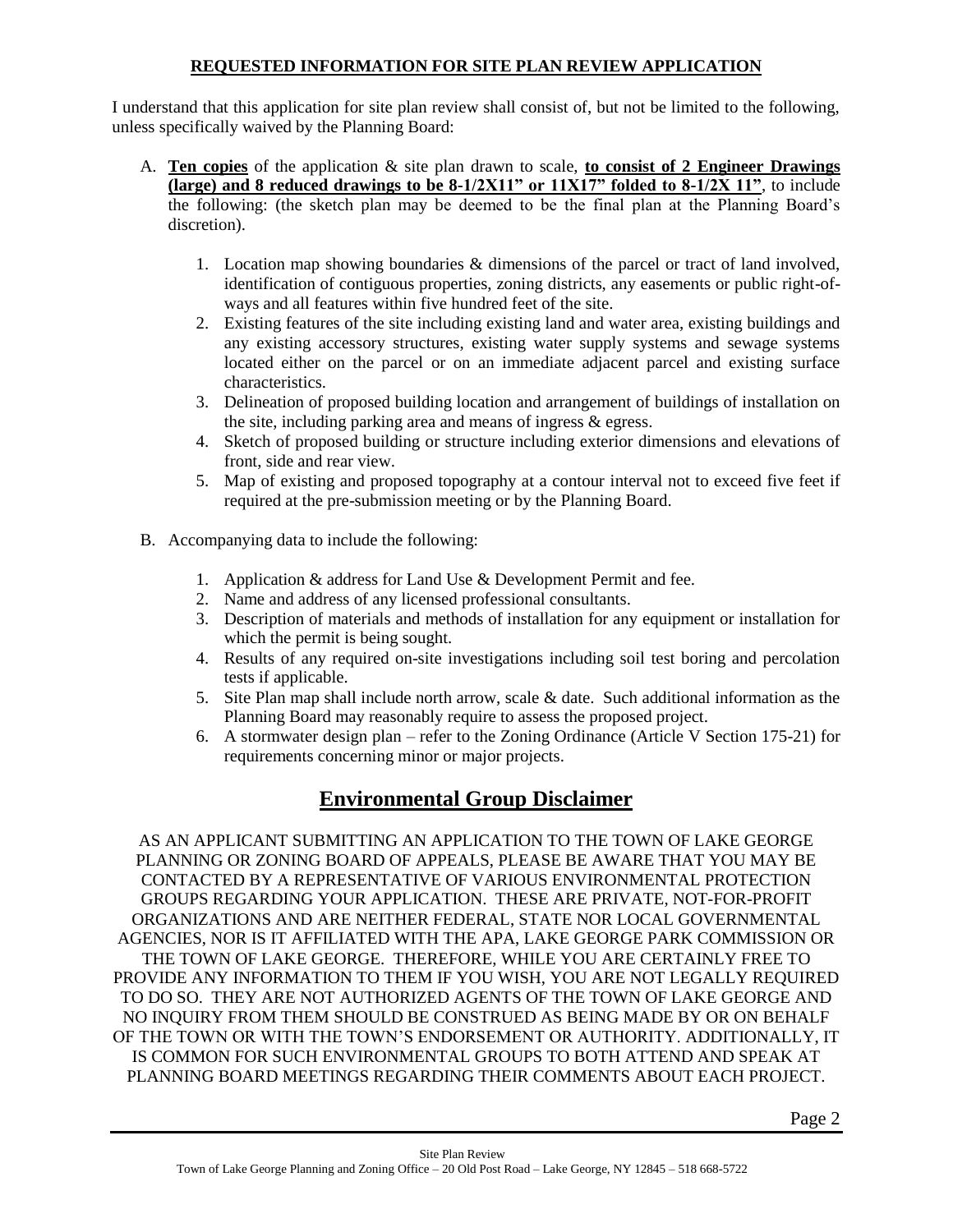# **TOWN OF LAKE GEORGE**

**TOWN CENTER 20 OLD POST ROAD LAKE GEORGE, NY 12845 Tel No: 518-668-5722 Email address: pzclerk@lakegeorgetown.org**

DATE: APPLICATION NO:

# **APPLICATION FOR SITE PLAN REVIEW**

10 *COPIES OF THE APPLICATION, MAP TO SCALE & FEES MUST BE SUBMITTED BY THE 15TH OF THE MONTH, THE PRECEEDING FRIDAY IF THE 15TH FALLS ON A SATURDAY AND THE FOLLOWING MONDAY IF THE 15TH FALLS ON A SUNDAY.*

### **General information**

| Applicant's Name: Name and Applicant and Applicant and Applicant and Applicant and Applicant and Applicant and Applicant and Applicant and Applicant and Applicant and Applicant and Applicant and Applicant and Applicant and |  |        |
|--------------------------------------------------------------------------------------------------------------------------------------------------------------------------------------------------------------------------------|--|--------|
|                                                                                                                                                                                                                                |  |        |
|                                                                                                                                                                                                                                |  |        |
|                                                                                                                                                                                                                                |  |        |
|                                                                                                                                                                                                                                |  |        |
|                                                                                                                                                                                                                                |  |        |
|                                                                                                                                                                                                                                |  |        |
|                                                                                                                                                                                                                                |  |        |
|                                                                                                                                                                                                                                |  |        |
|                                                                                                                                                                                                                                |  |        |
|                                                                                                                                                                                                                                |  |        |
|                                                                                                                                                                                                                                |  |        |
|                                                                                                                                                                                                                                |  | Page 3 |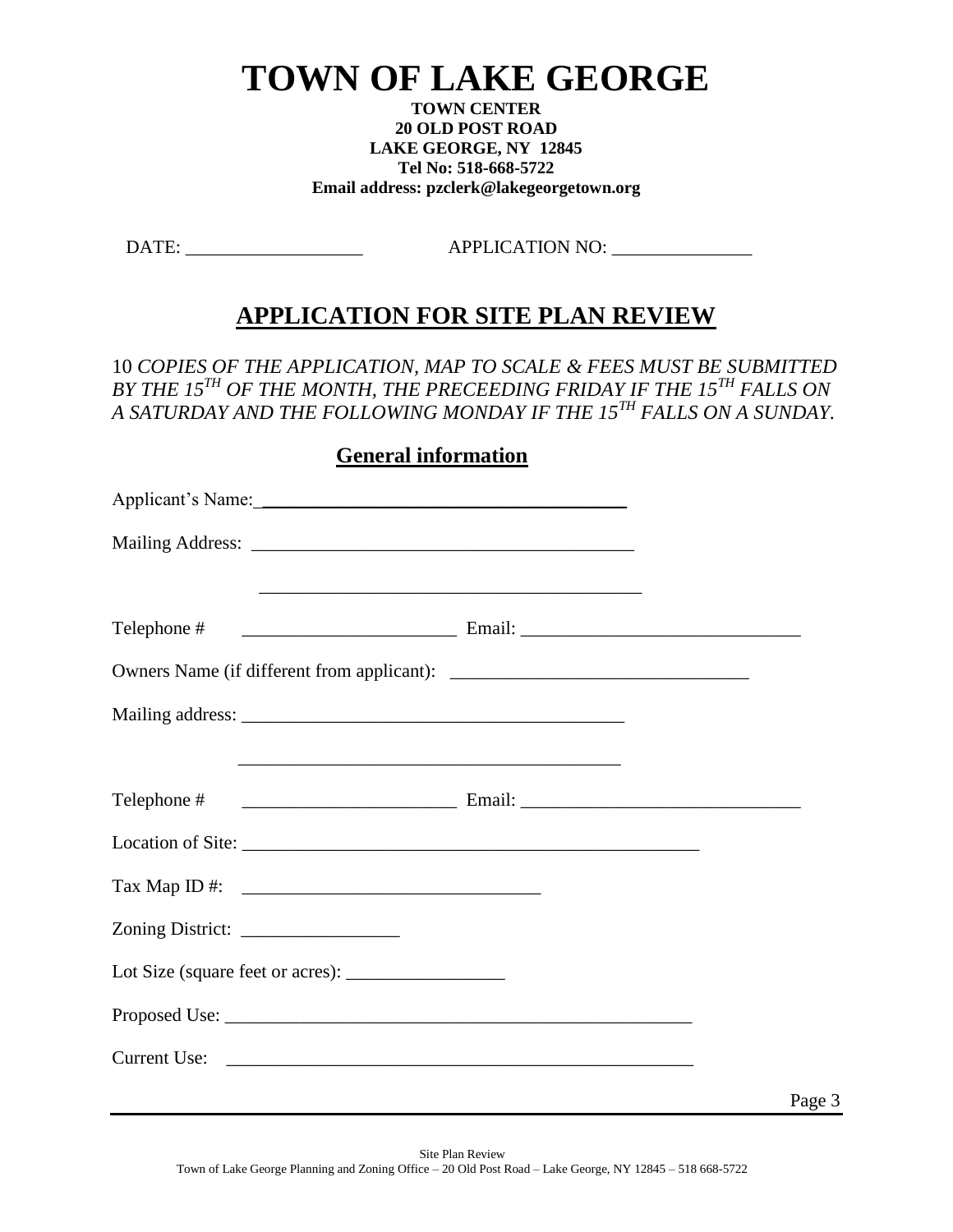# **Site Development Data**

|              | <b>COMPILATION OF SITE AREAS EXISTING &amp; PROPOSED</b>                                  | <b>SQUARE</b><br><b>FOOTAGE</b><br><b>AREAS</b> |
|--------------|-------------------------------------------------------------------------------------------|-------------------------------------------------|
| A            | PRIMARY BUILDING AREAS<br>(PRIMARY STRUCTURES)                                            |                                                 |
|              | <b>EXISTING</b>                                                                           |                                                 |
|              | PROPOSED ADDITIONAL                                                                       |                                                 |
| <sub>R</sub> | <b>EXTERIOR DECK &amp; PORCH AREAS</b><br>(COVERED AND / OR UNCOVERED)                    |                                                 |
|              | <b>EXISTING</b>                                                                           |                                                 |
|              | PROPOSED ADDITIONAL                                                                       |                                                 |
| $\mathbf C$  | <b>ACCESSORY STRUCTURE AREAS</b><br>(GARAGES, SHEDS, STORAGE BUILDINGS, ETC)              |                                                 |
|              | <b>EXISTING</b>                                                                           |                                                 |
|              | PROPOSED ADDITIONAL                                                                       |                                                 |
| D            | <b>ADDITIONAL IMPERVIOUS AREAS</b><br>(DRIVEWAYS, PARKING, WALKS, & OTHER)                |                                                 |
|              | <b>EXISTING</b>                                                                           |                                                 |
|              | PROPOSED ADDITIONAL                                                                       |                                                 |
| E            | TOTAL OF NON-PERMEABLE AREAS (A+B+C+D)                                                    |                                                 |
| $\mathbf{F}$ | <b>TOTAL LOT or PARCEL SIZE IN SQUARE FEET</b><br>$(ACRES X 43,560SF/ACRE) = PARCEL SQL.$ |                                                 |
|              | <b>TOTAL LOT COVERAGE = <math>(E / F X 100) = %</math> OF LOT COVERAGE</b>                |                                                 |
|              | SEE SCHEDULE II, CHAPTER 175 ZONING, FOR ALLOWABLE LOT COVERAGES                          |                                                 |

### **Please write a short narrative describing the project**.

\_\_\_\_\_\_\_\_\_\_\_\_\_\_\_\_\_\_\_\_\_\_\_\_\_\_\_\_\_\_\_\_\_\_\_\_\_\_\_\_\_\_\_\_\_\_\_\_\_\_\_\_\_\_\_\_\_\_\_\_\_\_\_\_\_\_\_\_\_\_ \_\_\_\_\_\_\_\_\_\_\_\_\_\_\_\_\_\_\_\_\_\_\_\_\_\_\_\_\_\_\_\_\_\_\_\_\_\_\_\_\_\_\_\_\_\_\_\_\_\_\_\_\_\_\_\_\_\_\_\_\_\_\_\_\_\_\_\_\_\_ \_\_\_\_\_\_\_\_\_\_\_\_\_\_\_\_\_\_\_\_\_\_\_\_\_\_\_\_\_\_\_\_\_\_\_\_\_\_\_\_\_\_\_\_\_\_\_\_\_\_\_\_\_\_\_\_\_\_\_\_\_\_\_\_\_\_\_\_\_\_ \_\_\_\_\_\_\_\_\_\_\_\_\_\_\_\_\_\_\_\_\_\_\_\_\_\_\_\_\_\_\_\_\_\_\_\_\_\_\_\_\_\_\_\_\_\_\_\_\_\_\_\_\_\_\_\_\_\_\_\_\_\_\_\_\_\_\_\_\_\_ \_\_\_\_\_\_\_\_\_\_\_\_\_\_\_\_\_\_\_\_\_\_\_\_\_\_\_\_\_\_\_\_\_\_\_\_\_\_\_\_\_\_\_\_\_\_\_\_\_\_\_\_\_\_\_\_\_\_\_\_\_\_\_\_\_\_\_\_\_\_ \_\_\_\_\_\_\_\_\_\_\_\_\_\_\_\_\_\_\_\_\_\_\_\_\_\_\_\_\_\_\_\_\_\_\_\_\_\_\_\_\_\_\_\_\_\_\_\_\_\_\_\_\_\_\_\_\_\_\_\_\_\_\_\_\_\_\_\_\_\_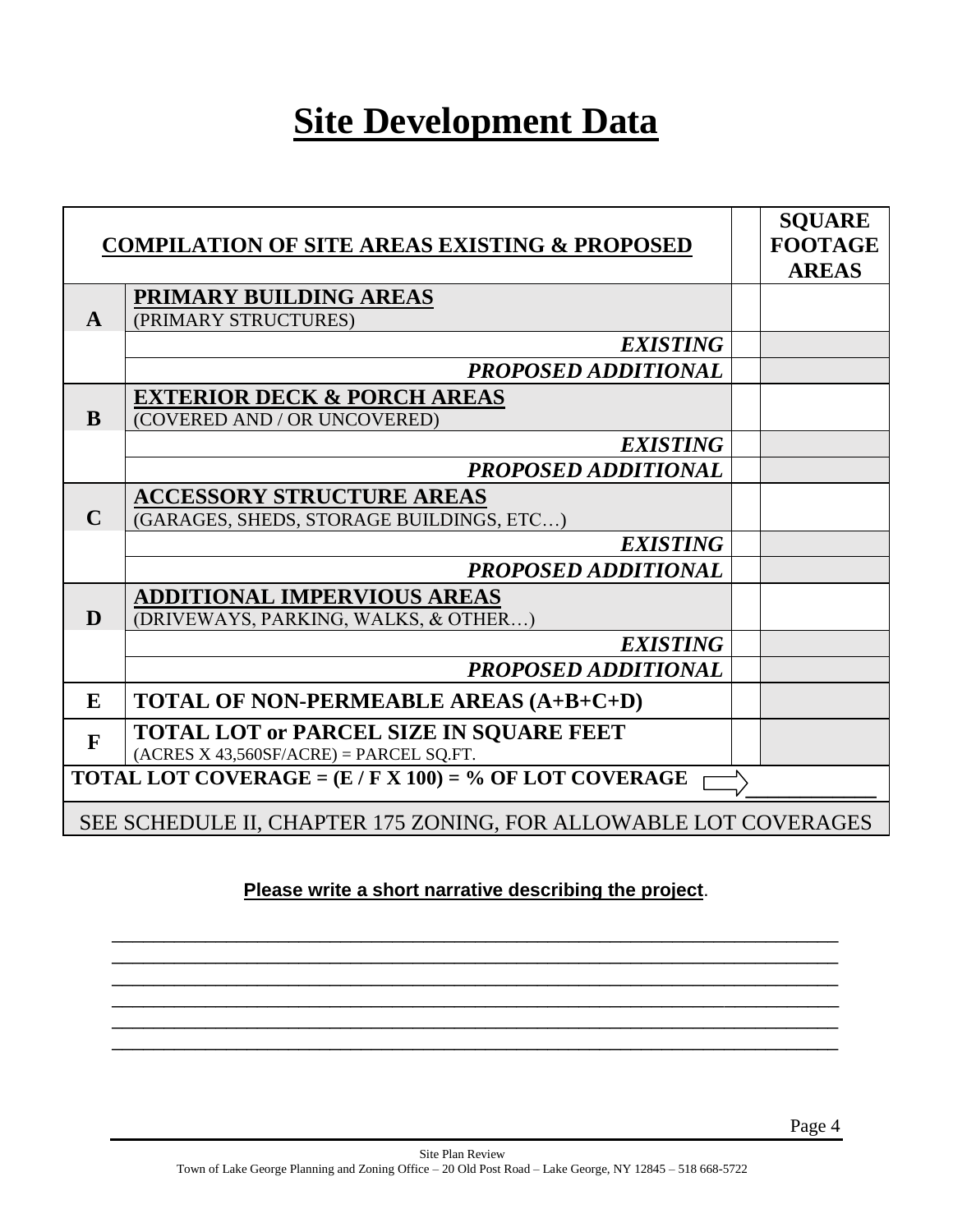## **Additional Project Information**

| Is the project an APA Class A or B Regional Project? Yes $( \ )$ No $( \ )$                                                                                                                                                                                                                                                      |  |  |
|----------------------------------------------------------------------------------------------------------------------------------------------------------------------------------------------------------------------------------------------------------------------------------------------------------------------------------|--|--|
| SEQRA Review (Circle one): TYPE 1  TYPE 2  UNLISTED                                                                                                                                                                                                                                                                              |  |  |
| Other Permits required:  DEC___ DOH___ ACOE___ DOT___ CBOH___LGPC___                                                                                                                                                                                                                                                             |  |  |
|                                                                                                                                                                                                                                                                                                                                  |  |  |
| Stormwater Project category: Minor____ Major____ SWPPP/SPDES____ Exempt____                                                                                                                                                                                                                                                      |  |  |
| Estimated cost of improvements: _____________________                                                                                                                                                                                                                                                                            |  |  |
| Anticipated increase in number of residents, visitors and/or employees: ________ If so,<br>about how many? _________                                                                                                                                                                                                             |  |  |
| Project located within 300 feet of the RCM-1 or RCM-S2 zone: _______                                                                                                                                                                                                                                                             |  |  |
| Height of structure (If required): _________                                                                                                                                                                                                                                                                                     |  |  |
| No. of parking spaces (If required): _______                                                                                                                                                                                                                                                                                     |  |  |
| Does this project involve conversion of tourist accommodations, resorts and<br>housekeeping cottages to individual single family dwellings or multiple family dwelling<br>units? _________ Does it involve the use of a single family dwelling or multiple family<br>dwelling unit as a tourist accommodation / rental? ________ |  |  |
| Specifics on Stripping, Excavating, Filling and/or Grading (Yes or No)                                                                                                                                                                                                                                                           |  |  |
| Within 100 feet of a wetland or within a wetland: ___________                                                                                                                                                                                                                                                                    |  |  |
| Within 100 feet of all streams and waterbodies classified as AA Special (AA-S) by the<br>Department of Environmental Conservation: _________                                                                                                                                                                                     |  |  |
| Within the 100 year floodplain as delineated by the Federal Emergency Management<br>Agency on the FEMA Flood Map Services website: ________                                                                                                                                                                                      |  |  |
| Within 25 feet of slopes which exceed 15 percent over a 100 foot length: _______                                                                                                                                                                                                                                                 |  |  |
| Excavation or filling involving more than two hundred (200) cubic yards: _______                                                                                                                                                                                                                                                 |  |  |
| Clearing/disturbance of 15,000 square feet or more of forested or brush land: _______                                                                                                                                                                                                                                            |  |  |
| Does this project involve contractual access of five (5) or more lots, parcels, or sites or<br>multiple family dwelling units? ________                                                                                                                                                                                          |  |  |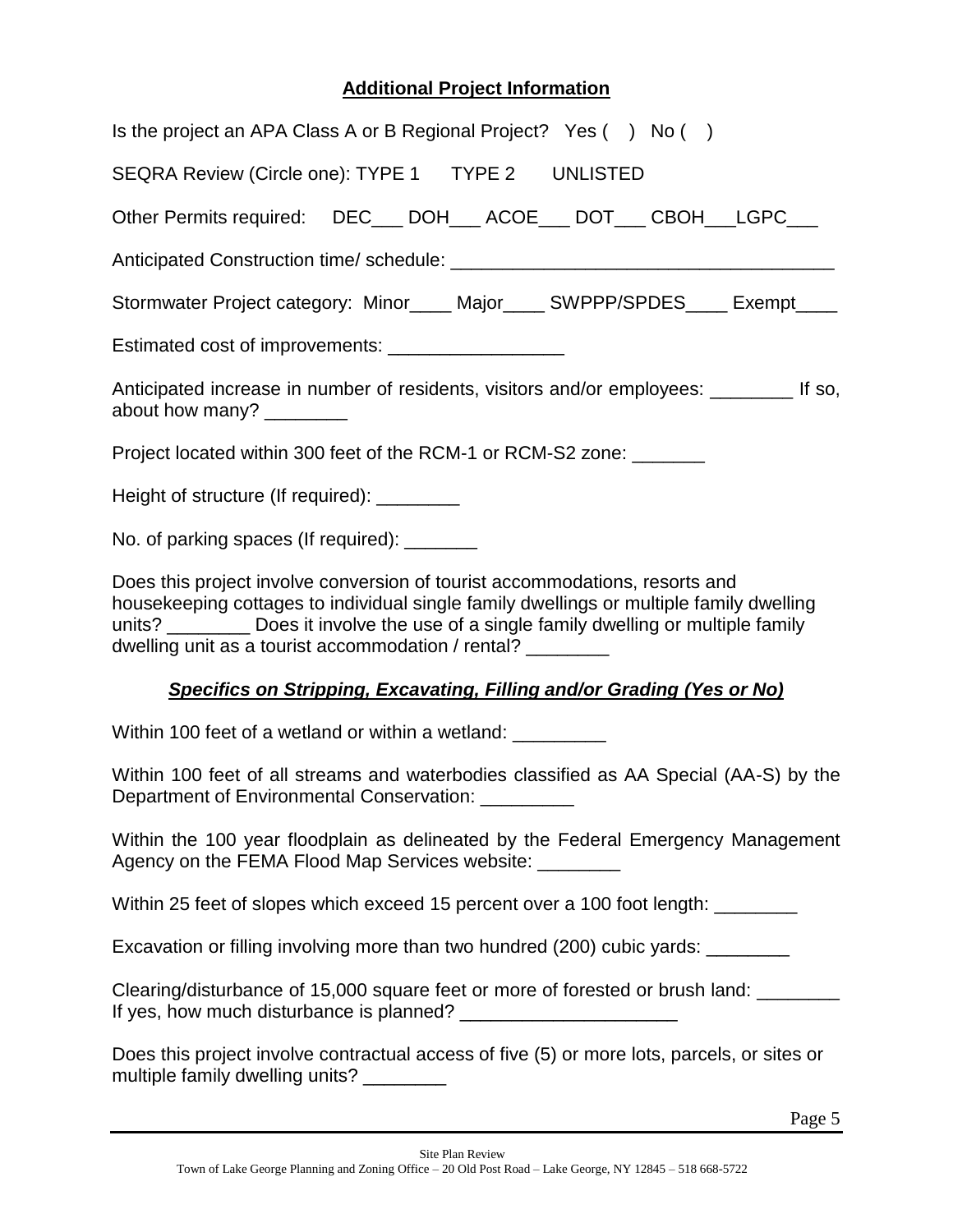This page includes the following: 1). Authorization to Act as Agent Form. 2) Engineering Fee Disclosure. 3) Authorization for Site Visits. 4) Other Permit Responsibilities. 5) Official Meeting Disclosure and 6) Agreement to provide documentation required.

**2**. **ENGINEERING FEE DISCLOSURE**: Applications may be referred to the Town consulting engineer for review of septic design, storm drainage, etc. as determined by the Zoning or Planning Boards. Fees for engineering review services will be charged directly to the applicant.

**3. AUTHORIZATION FOR SITE VISITS**: by signing this page and submitting the application materials attached here, the Owner, Applicant and his/hers/their agent(s) hereby authorize the Zoning Board or Planning Board and Town Staff to enter the subject properties for the purpose of reviewing the application submitted.

**4. OTHER PERMIT RESPONSIBILITIES**: Other permits may be required for construction or alteration activity subsequent to approval by the Zoning Board or Planning Board. It is the applicant's responsibility to obtain any additional permits.

**5. OFFICIAL MEETING MINUTES DISCLOSURE**: It is the practice of the Planning and Zoning Department to have a designated stenographer tape record the proceedings of meetings resulting from application, and minutes transcribed from those tapes constitutes the official record of all proceedings.

6. AGREEMENT TO PROVIDE DOCUMENTATION REQUIRED: I, the undersigned, have thoroughly read and understand the instructions for submission and agree to the submission requirements, I acknowledge no construction activities shall be commenced prior to issuance of a valid permit. I certify that the application, plans and supporting materials are a true and complete statement/description of the existing conditions and the work proposed, and that all work will be performed in accordance with the approved plans and in conformance with local zoning regulations. I acknowledge that prior to occupying the facilities proposed, I or my agents, will obtain a certificate of occupancy as necessary. I also understand that I/We may be required to provide an as-built survey by a licensed land surveyor of all newly constructed facilities prior to issuance of a certificate of occupancy.

#### **AUTHORIZATION FORM**

#### **"TO ACT AS AGENT FOR"**

| (Name)                                                             |         | (Address) |         |  |
|--------------------------------------------------------------------|---------|-----------|---------|--|
| (City)                                                             | (State) | (Zip)     | (Phone) |  |
| to act as agent for this Site Plan application.                    |         |           |         |  |
|                                                                    |         |           |         |  |
| IF THIS AUTHORIZATION FORM IS NOT APPLICABLE, PLEASE SIGN AND DATE |         |           |         |  |
|                                                                    |         |           |         |  |
| <b>OFFICE USE ONLY</b>                                             |         |           |         |  |
|                                                                    |         |           |         |  |
|                                                                    |         |           |         |  |
|                                                                    |         |           |         |  |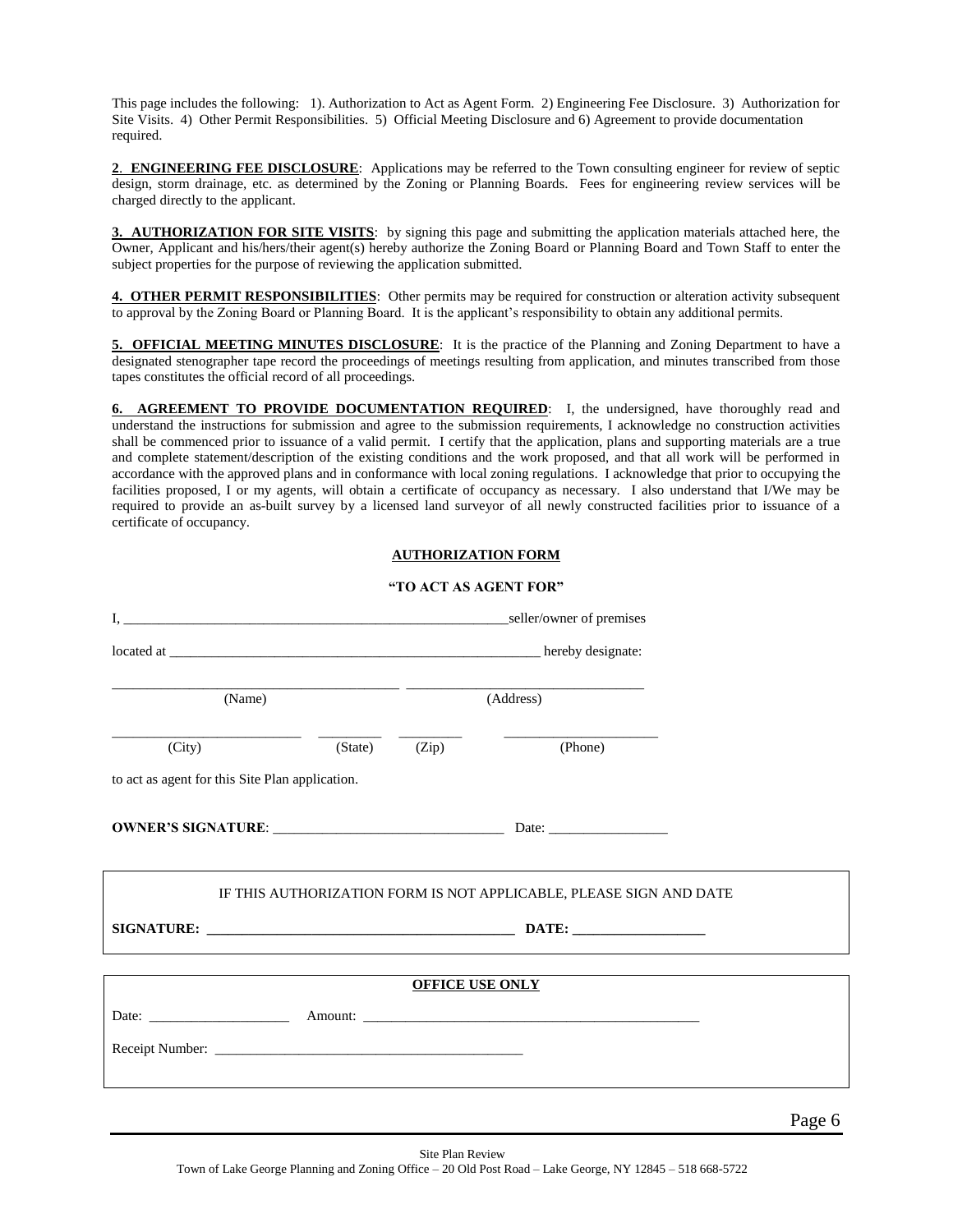#### PRESUBMISSION MEETING FORM

| 1. Tax Map ID:            |                                                                                                                                                         |                                                                                                         |                                                |
|---------------------------|---------------------------------------------------------------------------------------------------------------------------------------------------------|---------------------------------------------------------------------------------------------------------|------------------------------------------------|
|                           |                                                                                                                                                         |                                                                                                         |                                                |
|                           |                                                                                                                                                         |                                                                                                         |                                                |
| 4. Zoning Section #:      |                                                                                                                                                         |                                                                                                         |                                                |
|                           | 5. Pre-Submission Meeting Notes; Outstanding Items to be Addressed include:                                                                             |                                                                                                         |                                                |
| <b>Outstanding items:</b> | Deed<br>General Information pages 1-3<br>Required Information page 4-6<br>Authorization Form (if needed)<br>Environmental Form (if needed)<br>Signature | $Yes$ <sub>_____</sub><br>$Yes$ <sub>_____</sub><br>$Yes$ <sub>________</sub><br>$Yes$ <sub>_____</sub> | $No$ <sub>_____</sub><br>$No$ <sub>_____</sub> |
|                           |                                                                                                                                                         |                                                                                                         |                                                |
| <b>Applicant/Agent:</b>   |                                                                                                                                                         |                                                                                                         | Date: $\qquad \qquad$                          |